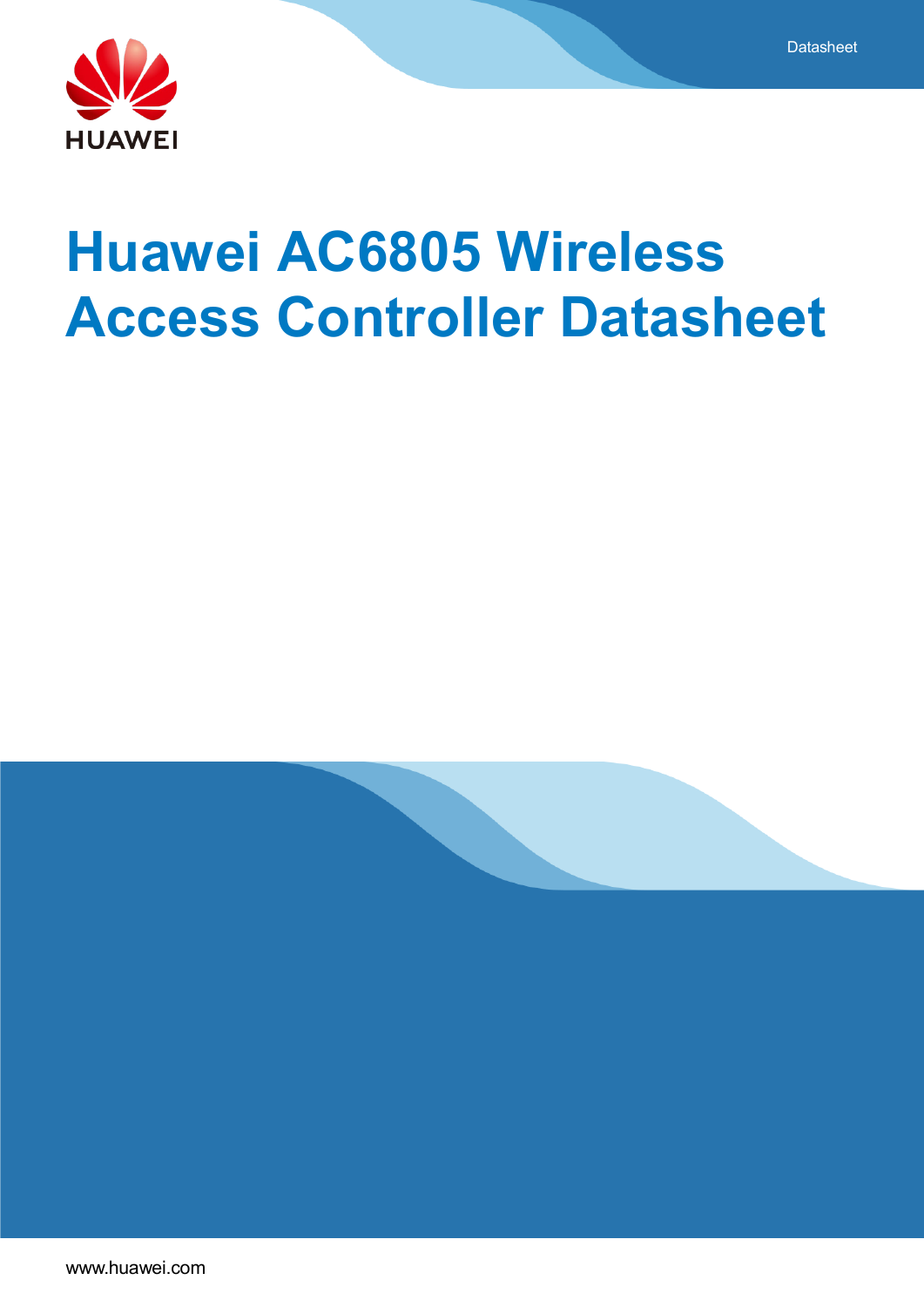# **Product Overview**

The AC6805 is a high-specification wireless access controller (AC) for medium- to large-sized enterprise campuses, enterprise branches, and school campuses. The AC6805 can manage up to 6144 access points (APs) and provide up to 120Gbps forwarding performance. It features high scalability and offers users considerable flexibility in configuring the number of managed APs. When used with Huawei's full series 802.11ax, 802.11ac and 802.11n APs, The AC6805 delivers an adaptable solution for midsize to large campus networks, enterprise office networks, wireless Metropolitan Area Networks (MANs), and hotspot coverage.

#### Huawei AC6805 wireless access controller

|          | <b><i>ALL EXHIBITION WALLS</i></b>                                                                                                              |
|----------|-------------------------------------------------------------------------------------------------------------------------------------------------|
| -------- |                                                                                                                                                 |
|          |                                                                                                                                                 |
|          | <b><i>But the first state of the first state and and the first state of the first state and determined by the first state</i></b><br>m<br>12222 |

# **Product Features**

Large-capacity and high-performance design

- The AC6805 is capable of supporting medium and large campuses with up to 6144 APs.
- Provides 2x40GE optical interfaces, 12x10GE optical interfaces and 12xGE electrical interfaces, supporting up to 120Gbps forwarding performance.

### $\cap$  note

*One 40GE port is mutually exclusive with four 10GE ports.*

#### SmartRadio for air interface optimization

- Load balancing during smart roaming: The load balancing algorithm can work during smart roaming for load balancing detection among APs on the network after STA roaming to adjust the STA load on each AP, improving network stability.
- Intelligent DFA technology: The dynamic frequency assignment (DFA) algorithm is used to automatically detect adjacentchannel and co-channel interference, and identify any 2.4 GHz redundant radio. Through automatic inter-AP negotiation, the redundant radio is automatically switched to another mode (dual-5G AP models support 2.4G-to-5G switchover) or is disabled to reduce 2.4 GHz co-channel interference and increase the system capacity.
- Intelligent conflict optimization technology: The dynamic enhanced distributed channel access (EDCA) and airtime scheduling algorithms are used to schedule the channel occupation time and service priority of each user. This ensures that each user is assigned relatively equal time for using channel resources and user services are scheduled in an orderly manner, improving service processing efficiency and user experience.

#### Various roles

 The AC6805 has a built-in Portal/AAA server and can provide Portal/802.1X authentication for users, reducing customer investment.

#### Flexible networking

- The WLAN AC can be deployed in inline, bypass, bridge, and Mesh network modes, and supports both centralized and local forwarding.
- The WLAN AC and APs can be connected across a Layer 2 or Layer 3 network. In addition, NAT can be deployed when APs are deployed on the private network and the WLAN AC is deployed on the public network.
- The WLAN AC is compatible with Huawei full-series 802.11n, 802.11ac and 802.11ax APs and supports hybrid networking of 802.11n, 802.11ac and 802.11ax APs for simple scalability.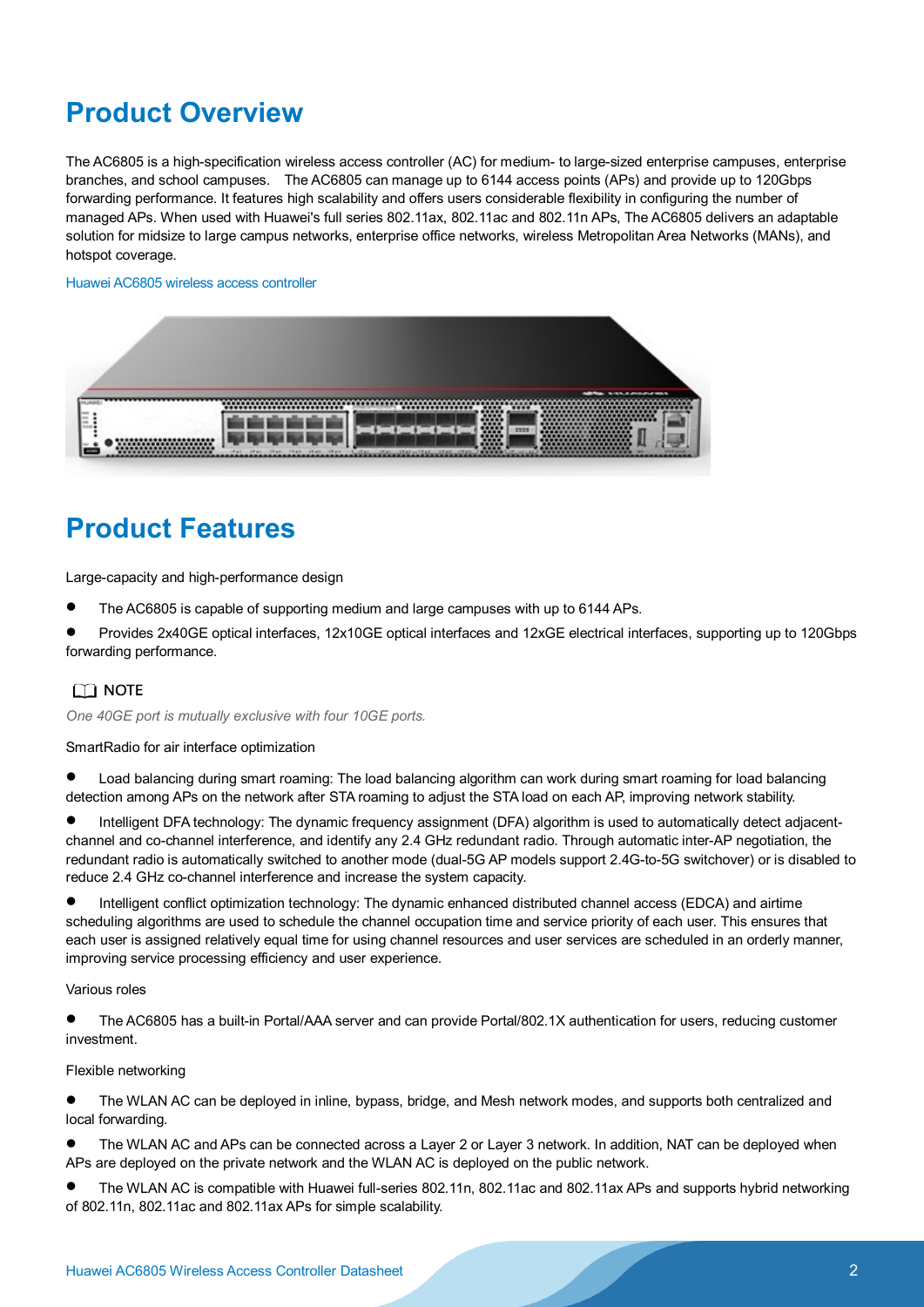Built-in application identification server

 Supports Layer 4 to Layer 7 application identification and can identify over 6000 applications, including common office applications and P2P download applications, such as Lync, FaceTime, YouTube, and Facebook.

 Supports application-based policy control technologies, including traffic blocking, traffic limit, and priority adjustment policies.

Supports automatic application expansion in the application signature database.

Comprehensive reliability design

- Supports redundant AC power supplies and hot swappable power supplies.
- Supports WLAN AC 1+1 HSB, and N+1 backup, ensuring uninterrupted services.
- Supports port backup based on the Link Aggregation Control Protocol (LACP) or Multiple Spanning Tree Protocol (MSTP).

 Supports WAN authentication escape between APs and WLAN ACs. In local forwarding mode, this feature retains the online state of existing STAs and allows access of new STAs when APs are disconnected from WLAN ACs, ensuring service continuity.

Built-in visualized network management platform

 The AC6805 has a built-in web system that is easy to configure and provides comprehensive monitoring and intelligent diagnosis.

Health-centric one-page monitoring, visualized KPIs

 One page integrates the summary and real-time statistics. KPIs are displayed in graphs, including user performance, radio performance, and AP performance, enabling users to extract useful information from the massive amounts of monitored data, while also knowing the device and network status instantly.



Profile-based configuration by AP group simplifies configuration procedure and improves efficiency.

• The web system supports AP group-centric configuration and automatically selects the common parameters for users, meaning that users do not need to pre-configure the common parameters, simplifying the configuration procedure.

 If two AP groups have small configuration differences, users can copy the configurations of one AP group to the other. This improves configuration efficiency because users only need to modify the original configurations, not create entirely new ones each time.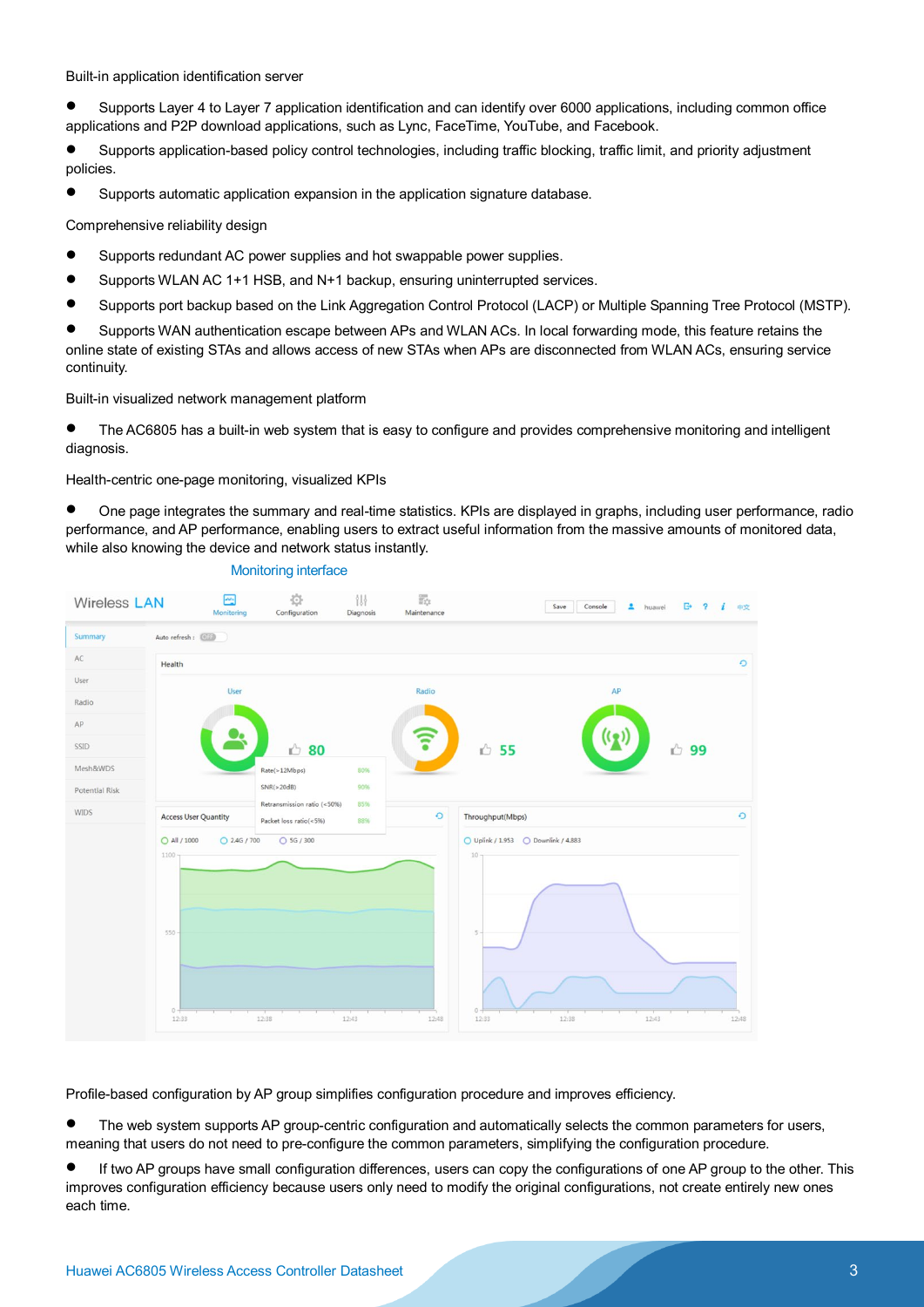#### Configuration interface

| Wireless LAN                    |                               | Literal<br>لتعت<br>Monitoring   | 铰<br>Configuration | N<br>Diagnosis                 | 戰<br>Maintenance |                     | Save        | A.<br>Console    | ₿<br>$\overline{2}$<br>huawei | 中文<br>x      |
|---------------------------------|-------------------------------|---------------------------------|--------------------|--------------------------------|------------------|---------------------|-------------|------------------|-------------------------------|--------------|
| $\odot$ Fast Config             |                               | 1. Configure Ethernet Interface |                    | 2. Configure Virtual Interface |                  | 3. Configure DHCP   |             | 4. Configure AC  | 5. Confirm Settings           |              |
| AC                              |                               |                                 |                    |                                |                  |                     |             | Interface Name   | $\overline{\phantom{a}}$      | $\Omega$     |
| AP                              | Interface Name A              |                                 | Default VLAN -     | VLAN(untagged) -               | VLAN(tagged) ~   | Connection Status 4 | Link Type - | Interface Rate A | Interface Description +       |              |
| Mesh                            | GigabitEthernet0/0/1          |                                 | 10                 |                                |                  | · Available         | Access      | 10000            | HUAWEI, AC Series, Gigabi     |              |
| AC Config                       | $10$ $\vee$ Total 1 record(s) |                                 |                    |                                |                  |                     |             | $\prec$          | Go to 1                       | $\mathbf{E}$ |
| AP Config                       | Previous                      | Cancel<br>Next                  |                    |                                |                  |                     |             |                  |                               |              |
| Security                        |                               |                                 |                    |                                |                  |                     |             |                  |                               |              |
| <b>O</b> Other Services         |                               |                                 |                    |                                |                  |                     |             |                  |                               |              |
| <b><i>O</i></b> Backup Settings |                               |                                 |                    |                                |                  |                     |             |                  |                               |              |

One-click diagnosis solves 80% of common network problems.

 The web system supports real-time and periodic one-click intelligent diagnosis from the dimensions of users, APs, and WLAN ACs, and provides feasible suggestions for troubleshooting the faults.



### Intelligent diagnosis

# **AC6805 Features**

### *Switching and forwarding features*

| <b>Feature</b>    |                 | <b>Description</b>                                                                    |
|-------------------|-----------------|---------------------------------------------------------------------------------------|
| Ethernet features | <b>Fthernet</b> | Operating modes of full duplex, half duplex,<br>and auto-negotiation                  |
|                   |                 | Rates of an Ethernet interface: 10 Mbps, 100<br>Mbps, 1000 Mbps, and auto-negotiation |
|                   |                 | Flow control on interfaces                                                            |
|                   |                 | Jumbo frames                                                                          |
|                   |                 | Link aggregation<br>٠                                                                 |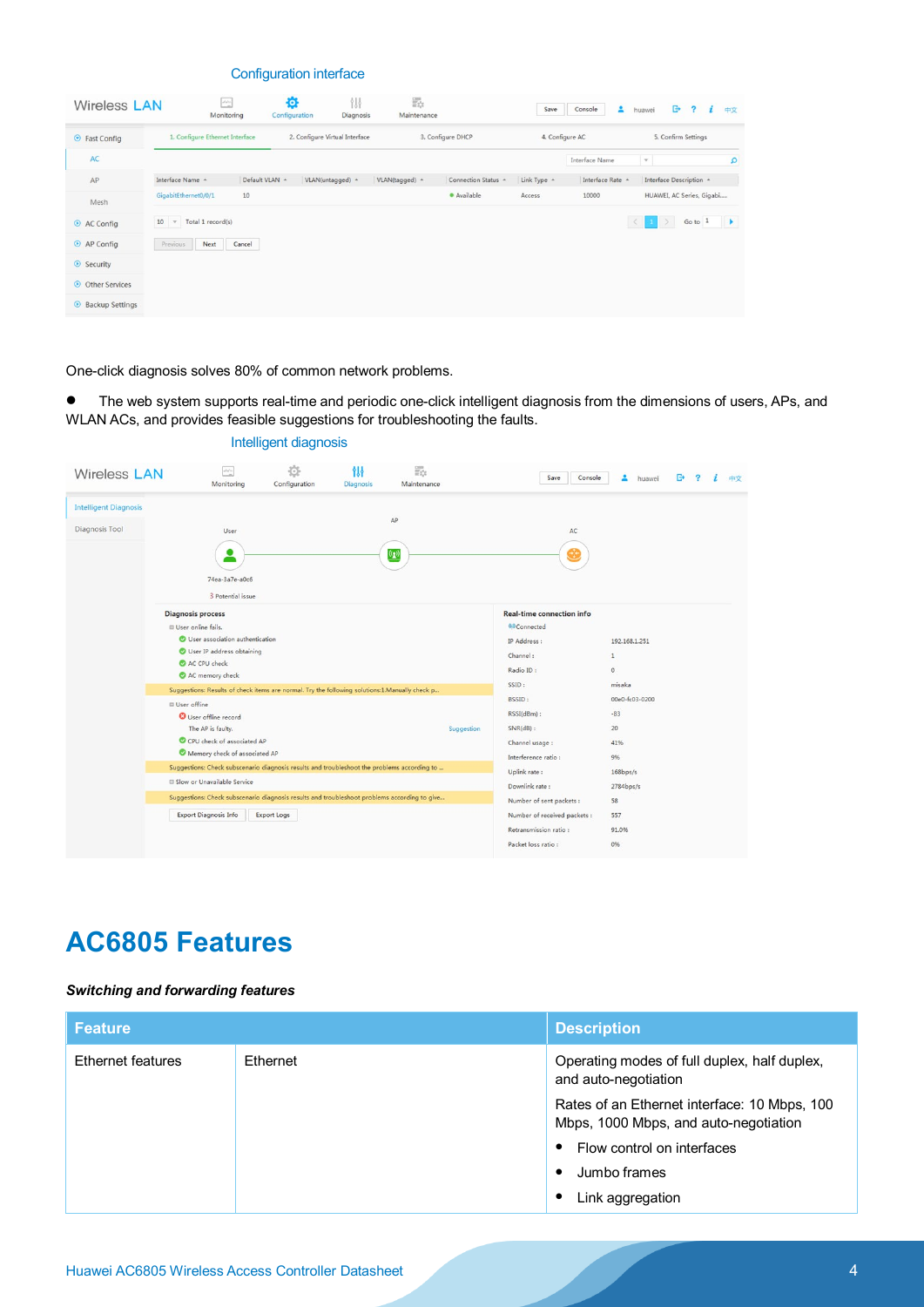| <b>Feature</b>           |                            | <b>Description</b>                                                                                                                                                                                      |
|--------------------------|----------------------------|---------------------------------------------------------------------------------------------------------------------------------------------------------------------------------------------------------|
|                          |                            | Load balancing among links of a trunk<br>$\bullet$<br>Interface isolation and forwarding restriction<br>٠<br>Broadcast storm suppression                                                                |
|                          | <b>VLAN</b>                | Access modes of access, trunk, and hybrid<br>Default VLAN<br><b>VLAN pool</b>                                                                                                                           |
|                          | <b>MAC</b>                 | Automatic learning and aging of MAC<br>addresses<br>Static, dynamic, and blackhole MAC address<br>entries<br>Packet filtering based on source MAC<br>addresses<br>Interface-based MAC learning limiting |
|                          | <b>ARP</b>                 | Static and dynamic ARP entries<br>ARP in a VLAN<br>Aging of ARP entries                                                                                                                                 |
|                          | <b>LLDP</b>                | <b>LLDP</b>                                                                                                                                                                                             |
| Ethernet loop protection | <b>MSTP</b>                | <b>STP</b><br><b>RSTP</b><br><b>MSTP</b><br>BPDU protection, root protection, and loop<br>protection<br>Partitioned STP                                                                                 |
| IPv4 forwarding          | IPv4 features              | ARP and RARP<br>ARP proxy<br>Auto-detection<br><b>NAT</b><br>Bonjour protocol                                                                                                                           |
|                          | Unicast routing features   | Static route<br>RIP-1 and RIP-2<br><b>OSPF</b><br><b>BGP</b><br>$IS-IS$<br>Routing policies and policy-based routing<br><b>URPF</b> check<br>DHCP server and relay<br>DHCP snooping                     |
|                          | Multicast routing features | IGMPv1, IGMPv2, and IGMPv3<br>PIM-SM<br>Multicast routing policies<br><b>RPF</b>                                                                                                                        |
| IPv6 forwarding          | IPv6 features              | ND protocol                                                                                                                                                                                             |
|                          | Unicast routing features   | Static route                                                                                                                                                                                            |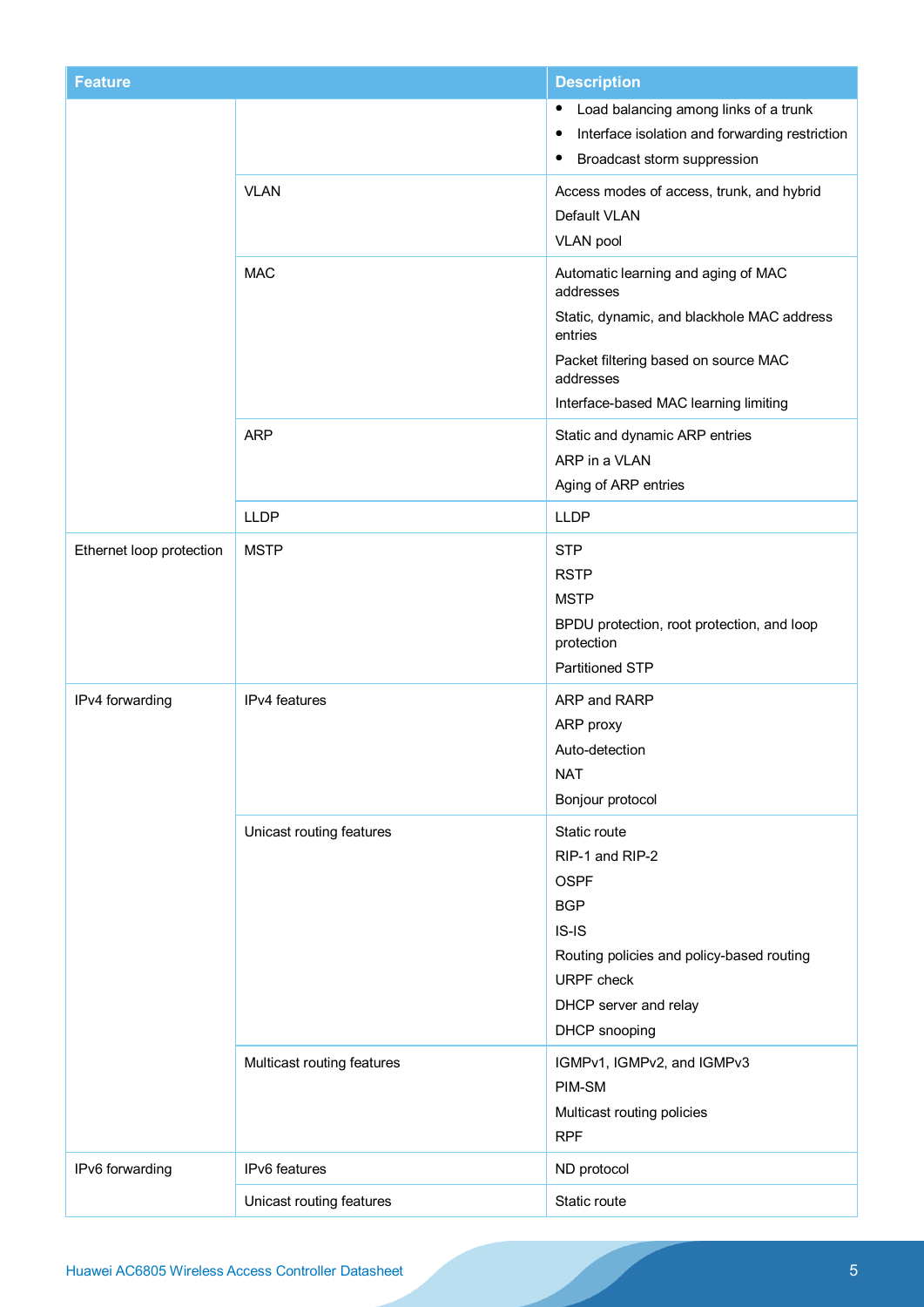| <b>Feature</b>                   |                            | <b>Description</b>                                                                                                                                                                                                                            |
|----------------------------------|----------------------------|-----------------------------------------------------------------------------------------------------------------------------------------------------------------------------------------------------------------------------------------------|
|                                  |                            | RIPng<br>OSPFv3<br>BGP4+<br>IS-IS IPv6<br>DHCP <sub>v6</sub><br>DHCPv6 snooping                                                                                                                                                               |
|                                  | Multicast routing features | <b>MLD</b><br>MLD snooping                                                                                                                                                                                                                    |
| Device reliability               | <b>BFD</b>                 | <b>BFD</b>                                                                                                                                                                                                                                    |
| Layer 2 multicast<br>features    | Layer 2 multicast          | IGMP snooping<br>Prompt leave<br>Multicast traffic control<br>Inter-VLAN multicast replication                                                                                                                                                |
| <b>Ethernet OAM</b>              | <b>EFM OAM</b>             | Neighbor discovery<br>Link monitoring<br>Fault notification<br>Remote loopback                                                                                                                                                                |
| QoS features                     | Traffic classification     | Traffic classification based on the combination<br>of the L2 protocol header, IP 5-tuple, and<br>802.1p priority                                                                                                                              |
|                                  | Action                     | Access control after traffic classification<br>Traffic policing based on traffic classification<br>Re-marking packets based on traffic classifiers<br>Class-based packet queuing<br>Associating traffic classifiers with traffic<br>behaviors |
|                                  | Queue scheduling           | PQ scheduling<br>DRR scheduling<br>PQ+DRR scheduling<br><b>WRR</b> scheduling<br>PQ+WRR scheduling                                                                                                                                            |
|                                  | Congestion avoidance       | <b>SRED</b><br><b>WRED</b>                                                                                                                                                                                                                    |
|                                  | Application control        | Smart Application Control (SAC)                                                                                                                                                                                                               |
| Configuration and<br>maintenance | <b>Terminal service</b>    | Configurations using command lines<br>Error message and help information in English<br>Login through console and Telnet terminals<br>Send function and data communications<br>between terminal users                                          |
|                                  | File system                | File systems<br>Directory and file management<br>File uploading and downloading using FTP and<br><b>TFTP</b>                                                                                                                                  |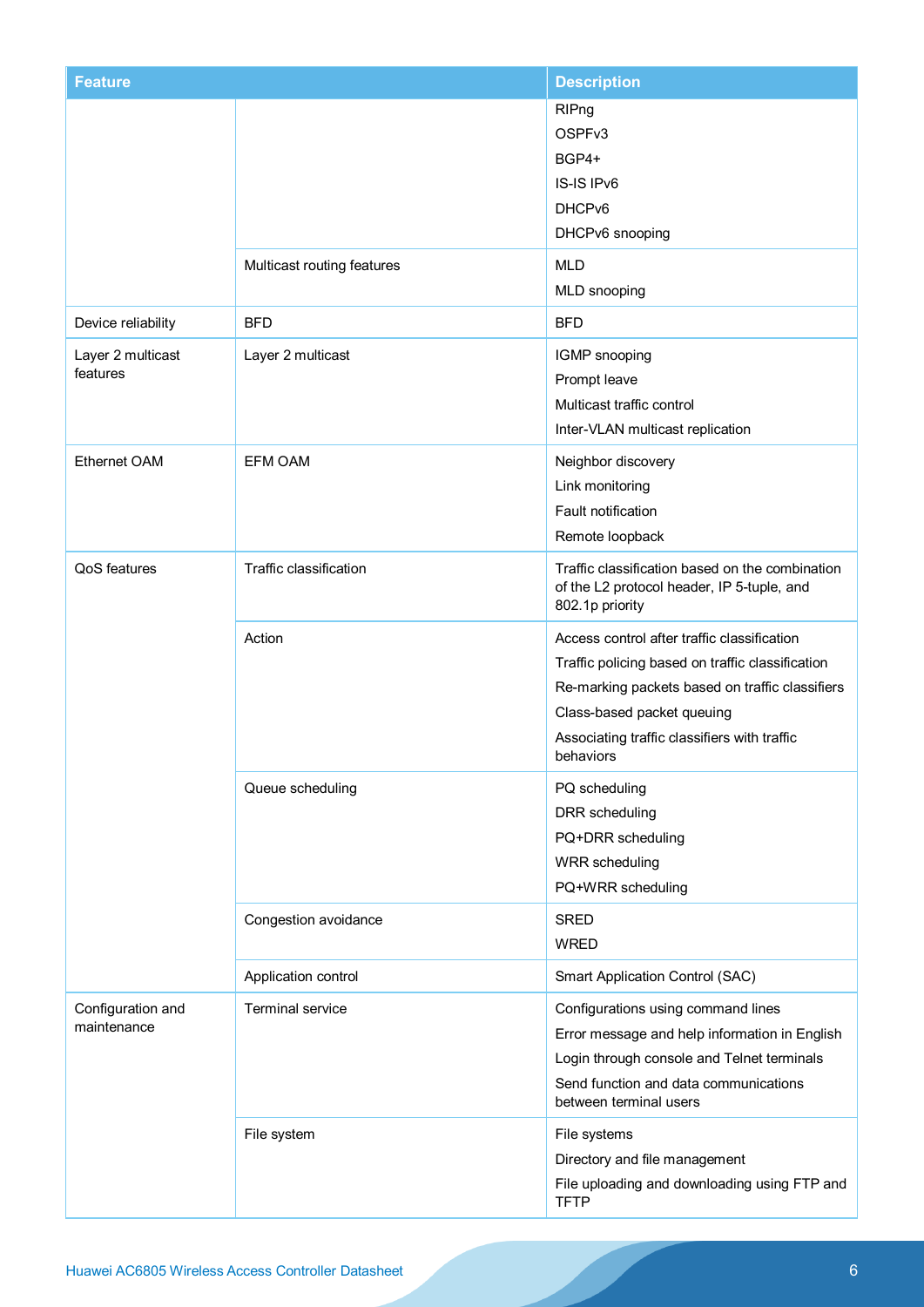| <b>Feature</b>             |                           | <b>Description</b>                                                                                                                                                                                                                                                                                                                                                                                                                                                                                                                                                                                                                                                  |
|----------------------------|---------------------------|---------------------------------------------------------------------------------------------------------------------------------------------------------------------------------------------------------------------------------------------------------------------------------------------------------------------------------------------------------------------------------------------------------------------------------------------------------------------------------------------------------------------------------------------------------------------------------------------------------------------------------------------------------------------|
|                            | Debugging and maintenance | Unified management over logs, alarms, and<br>debugging information<br>Electronic labels<br>User operation logs<br>Detailed debugging information for network<br>fault diagnosis<br>Network test tools such as traceroute and ping<br>commands<br>Intelligent diagnosis<br>Interface mirroring and flow mirroring                                                                                                                                                                                                                                                                                                                                                    |
|                            | Version upgrade           | Device software loading and online software<br>loading<br>BIOS online upgrade<br>In-service patching                                                                                                                                                                                                                                                                                                                                                                                                                                                                                                                                                                |
| Security and<br>management | Network management        | ICMP-based ping and traceroute<br>SNMPv1, SNMPv2c, and SNMPv3<br><b>Standard MIB</b><br><b>RMON</b><br>NetStream                                                                                                                                                                                                                                                                                                                                                                                                                                                                                                                                                    |
|                            | System security           | Different user levels for commands, preventing<br>unauthorized users from accessing device<br>SSHv2.0<br>RADIUS and HWTACACS authentication for<br>login users<br><b>ACL filtering</b><br>DHCP packet filtering (with the Option 82 field)<br>Local attack defense function that can protect<br>the CPU and ensure that the CPU can process<br>services<br>Defense against control packet attacks<br>Defenses against attacks such as source<br>address spoofing, Land, SYN flood (TCP SYN),<br>Smurf, ping flood (ICMP echo), Teardrop,<br>broadcast flood, and Ping of Death attacks<br><b>IPSec</b><br><b>URL</b> filtering<br>Antivirus<br>Intrusion prevention |

# *Wireless networking capabilities*

| <b>Feature</b>                      | <b>Description</b>                                                                                                                                                                                                                                |
|-------------------------------------|---------------------------------------------------------------------------------------------------------------------------------------------------------------------------------------------------------------------------------------------------|
| Networking between APs and WLAN ACs | APs and WLAN ACs can be connected through a Layer 2 or Layer 3 network.<br>APs can be directly connected to a WLAN AC.<br>APs are deployed on a private network, while WLAN ACs are deployed on the<br>public network to implement NAT traversal. |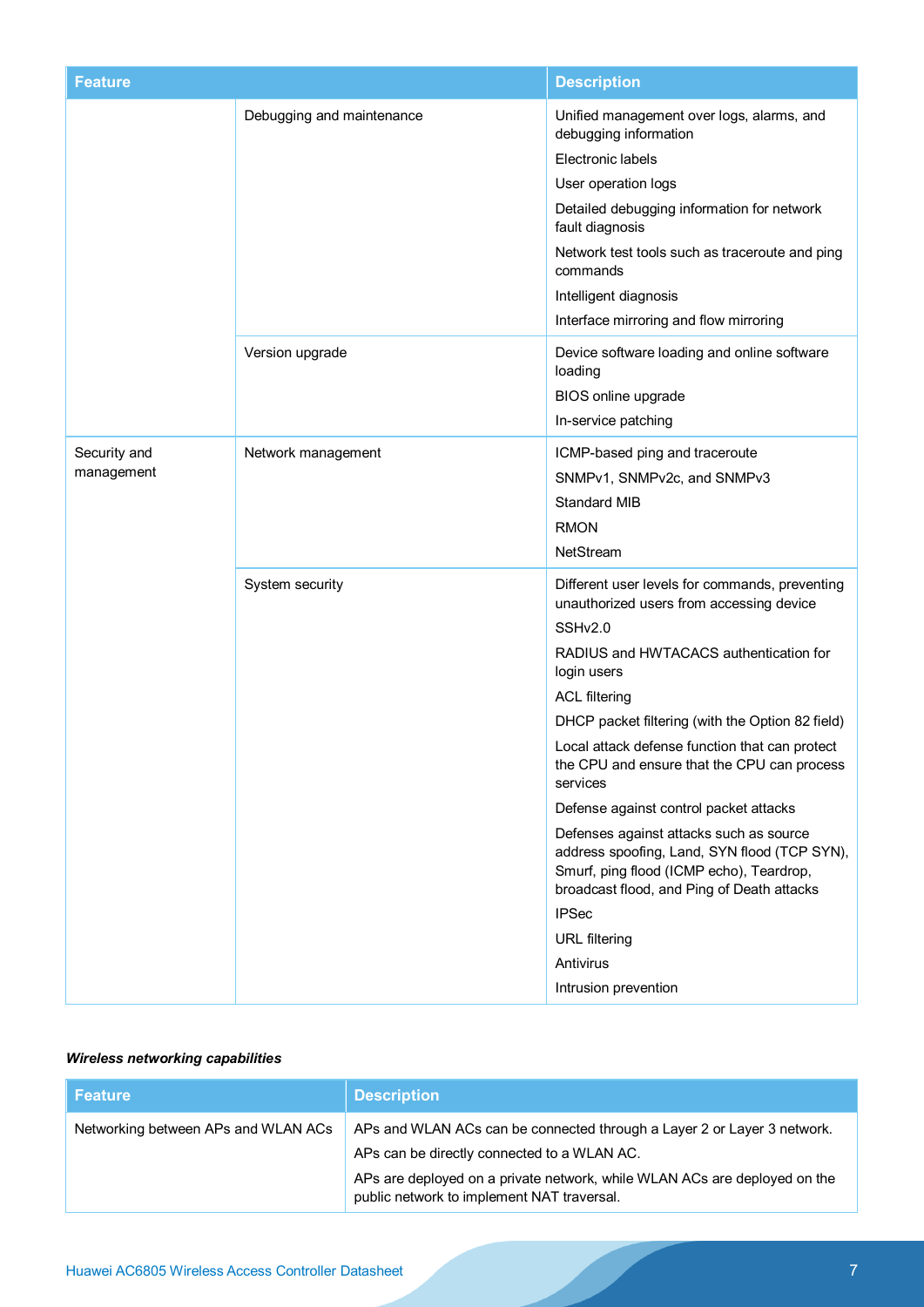| <b>Feature</b>              | <b>Description</b>                                                                                                                                                                                                                                             |
|-----------------------------|----------------------------------------------------------------------------------------------------------------------------------------------------------------------------------------------------------------------------------------------------------------|
|                             | WLAN ACs can be used for Layer 2 bridge forwarding or Layer 3 routing.                                                                                                                                                                                         |
|                             | WAN authentication escape is supported between APs and WLAN ACs. In local<br>forwarding mode, this feature retains the online state of existing STAs and<br>allows access of new STAs when APs are disconnected from WLAN ACs,<br>ensuring service continuity. |
| Forwarding mode             | Direct forwarding (distributed forwarding or local forwarding)                                                                                                                                                                                                 |
|                             | Tunnel forwarding (centralized forwarding)                                                                                                                                                                                                                     |
|                             | Centralized authentication and distributed forwarding                                                                                                                                                                                                          |
|                             | In direct forwarding mode, user authentication packets support tunnel                                                                                                                                                                                          |
|                             | forwarding.                                                                                                                                                                                                                                                    |
|                             | Soft GRE forwarding.<br>Tunnel forwarding + EoGRE tunnel                                                                                                                                                                                                       |
|                             |                                                                                                                                                                                                                                                                |
| <b>WLAN AC discovery</b>    | An AP can obtain the device's IP address in any of the following ways:                                                                                                                                                                                         |
|                             | Static configuration<br>٠                                                                                                                                                                                                                                      |
|                             | <b>DHCP</b><br>٠<br><b>DNS</b>                                                                                                                                                                                                                                 |
|                             | The WLAN AC uses DHCP or DHCPv6 to allocate IP addresses to APs.                                                                                                                                                                                               |
|                             | DHCP or DHCPv6 relay is supported.                                                                                                                                                                                                                             |
|                             | On a Layer 2 network, APs can discover the WLAN AC by sending broadcast                                                                                                                                                                                        |
|                             | CAPWAP packets.                                                                                                                                                                                                                                                |
| Wireless networking mode    | WDS bridging:                                                                                                                                                                                                                                                  |
|                             | Point-to-point (P2P) wireless bridging<br>$\bullet$                                                                                                                                                                                                            |
|                             | Point-to-multipoint (P2MP) wireless bridging<br>$\bullet$                                                                                                                                                                                                      |
|                             | Automatic topology detection and loop prevention (STP)<br>$\bullet$                                                                                                                                                                                            |
|                             | Wireless mesh network                                                                                                                                                                                                                                          |
|                             | Access authentication for mesh devices<br>٠                                                                                                                                                                                                                    |
|                             | Mesh routing algorithm<br>٠                                                                                                                                                                                                                                    |
|                             | Go-online without configuration                                                                                                                                                                                                                                |
|                             | Mesh network with multiple MPPs<br>$\bullet$<br>Vehicle-ground fast link handover                                                                                                                                                                              |
|                             | Mesh client mode<br>٠                                                                                                                                                                                                                                          |
| <b>CAPWAP</b> tunnel        |                                                                                                                                                                                                                                                                |
|                             | <b>Centralized CAPWAP</b><br>CAPWAP control tunnel and data tunnel (optional)                                                                                                                                                                                  |
|                             | CAPWAP tunnel forwarding and direct forwarding in an extended service set                                                                                                                                                                                      |
|                             | (ESS)                                                                                                                                                                                                                                                          |
|                             | Heartbeat detection and tunnel reconnection                                                                                                                                                                                                                    |
| Active and standby WLAN ACs | Enables and disables the switchback function.                                                                                                                                                                                                                  |
|                             | Supports load balancing.                                                                                                                                                                                                                                       |
|                             | Supports 1+1 hot backup.                                                                                                                                                                                                                                       |
|                             | <b>NOTE</b>                                                                                                                                                                                                                                                    |
|                             | In 1+1 VRRP HSB mode, WLAN ACs share one virtual IP address, simplifying<br>the network topology.                                                                                                                                                              |
|                             | Supports N+1 backup.                                                                                                                                                                                                                                           |
|                             | Supports wireless configuration synchronization between WLAN ACs.                                                                                                                                                                                              |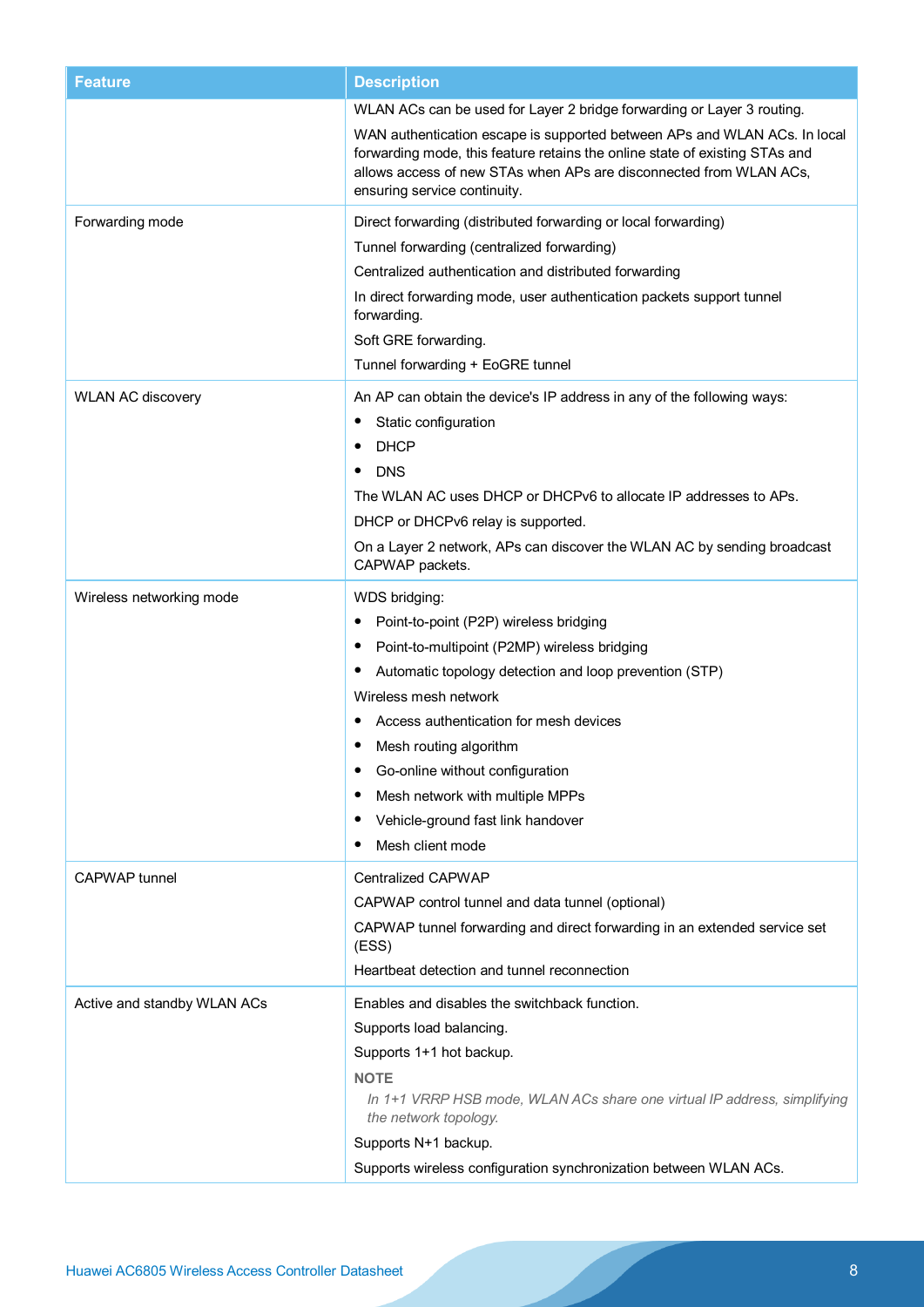### *AP management*

| <b>Feature</b>                 | <b>Description</b>                                                                                                                                                                                                                                                                                                                                                                                                                                                                                                                                                                                                             |
|--------------------------------|--------------------------------------------------------------------------------------------------------------------------------------------------------------------------------------------------------------------------------------------------------------------------------------------------------------------------------------------------------------------------------------------------------------------------------------------------------------------------------------------------------------------------------------------------------------------------------------------------------------------------------|
| AP access control              | Displays MAC addresses or SNs of APs in the whitelist.<br>Adds a single AP or multiple APs (by specifying a range of MAC addresses or SNs) to the<br>whitelist.<br>Automatically discovering and manually confirming APs.<br>Automatically discovering APs without manually confirming them.                                                                                                                                                                                                                                                                                                                                   |
| AP profile management          | Specifies the default AP profile that is applied to automatically discovered APs.                                                                                                                                                                                                                                                                                                                                                                                                                                                                                                                                              |
| AP group management            | The AP group function is used to configure multiple APs in batches. When multiple APs<br>managed by a WLAN AC require the same configurations, you can add these APs to one<br>AP group and configure the AP group to complete AP configuration.                                                                                                                                                                                                                                                                                                                                                                               |
| AP region management           | Supports three AP region deployment modes:<br>Distributed deployment: APs are deployed independently. An AP is equivalent to a<br>٠<br>region and does not interfere with other APs. APs work at the maximum power and do<br>not perform radio calibration.<br>Common deployment: APs are loosely deployed. The transmit power of each radio is<br>less than 50% of the maximum transmit power.<br>Centralized deployment: APs are densely deployed. The transmit power of each radio is<br>٠<br>less than 25% of the maximum transmit power.<br>Specifies the default region to which automatically discovered APs are added. |
| AP type management             | Manages AP attributes including the number of interfaces, AP types, number of radios,<br>radio types, maximum number of virtual access points (VAPs), maximum number of<br>associated users, and radio gain (for APs deployed indoors).<br>Provides default AP types.                                                                                                                                                                                                                                                                                                                                                          |
| Network topology<br>management | Supports LLDP topology detection.                                                                                                                                                                                                                                                                                                                                                                                                                                                                                                                                                                                              |
| AP working mode<br>management  | Supports AP working mode switchover. The AP working mode can be switched to the Fat<br>or cloud mode on the WLAN AC.                                                                                                                                                                                                                                                                                                                                                                                                                                                                                                           |

### *Radio management*

| <b>Feature</b>                                | <b>Description</b>                                                                                                                       |
|-----------------------------------------------|------------------------------------------------------------------------------------------------------------------------------------------|
| Radio profile management                      | The following parameters can be configured in a radio profile:                                                                           |
|                                               | Radio working mode and rate                                                                                                              |
|                                               | Automatic or manual channel and power adjustment mode                                                                                    |
|                                               | Radio calibration interval                                                                                                               |
|                                               | The radio type can be set to 802.11b, 802.11b/g, 802.11b/g/n, 802.11g, 802.11n,<br>802.11g/n, 802.11a, 802.11a/n, 802.11ac, or 802.11ax. |
|                                               | You can bind a radio to a specified radio profile.                                                                                       |
|                                               | Supports MU-MIMO.                                                                                                                        |
| Unified static configuration of<br>parameters | Radio parameters such as the channel and power of each radio are configured on the<br>WLAN AC and then delivered to APs.                 |
| Dynamic management                            | APs can automatically select working channels and power when they go online.                                                             |
|                                               | In an AP region, APs automatically adjust working channels and power in the event of<br>signal interference:                             |
|                                               | Partial calibration: The optimal working channel and power of a specified AP can be                                                      |
|                                               |                                                                                                                                          |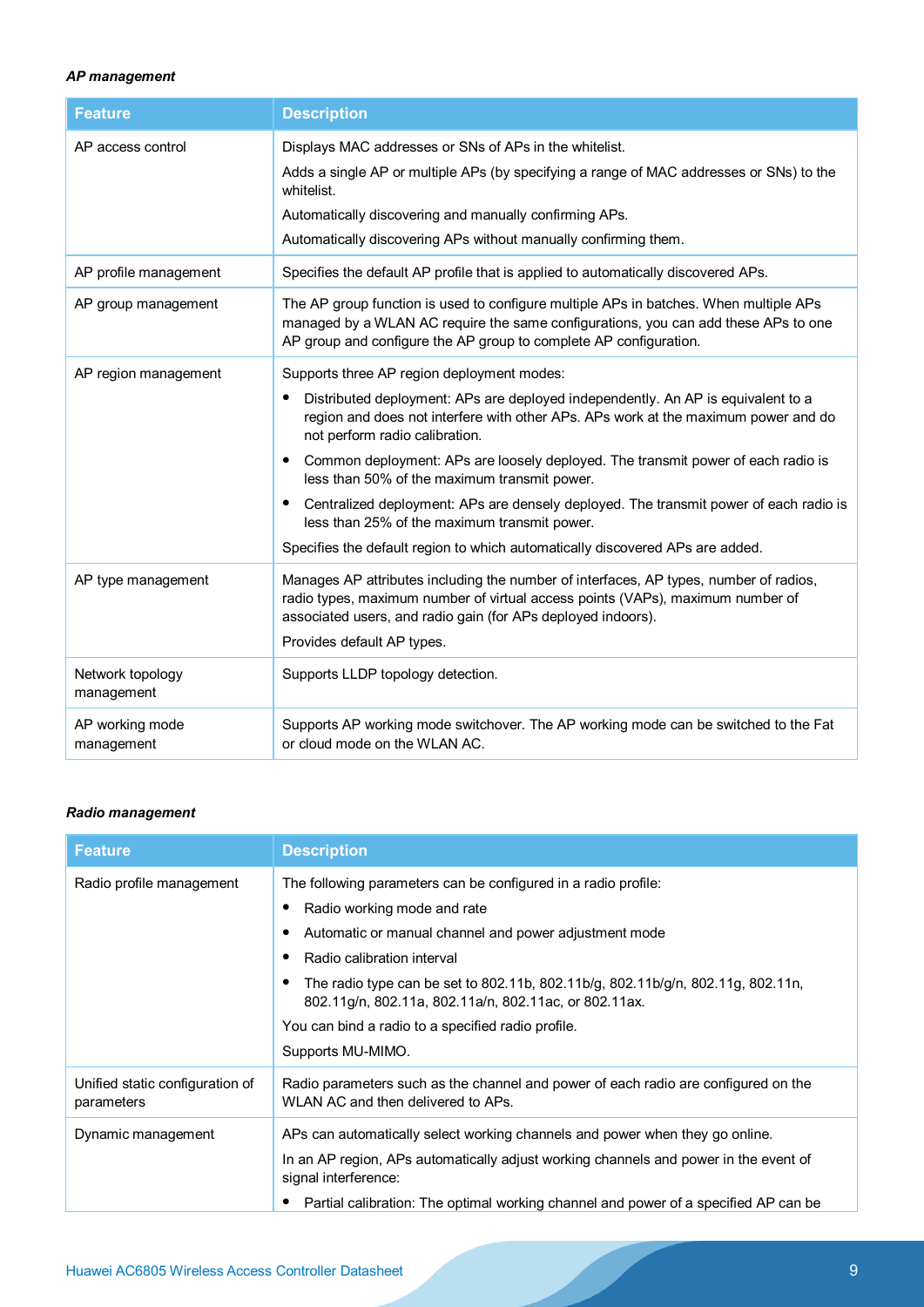| <b>Feature</b>                | <b>Description</b>                                                                                                                                    |
|-------------------------------|-------------------------------------------------------------------------------------------------------------------------------------------------------|
|                               | adjusted.                                                                                                                                             |
|                               | Global calibration: The optimal working channels and power of all the APs in a specified<br>region can be adjusted.                                   |
|                               | When an AP is removed or goes offline, the WLAN AC increases the power of neighboring<br>APs to compensate for the coverage hole.                     |
|                               | Automatic selection and calibration of radio parameters in AP regions are supported.                                                                  |
| Enhanced service capabilities | Band steering: Enables terminals to preferentially access the 5G frequency band, achieving<br>load balancing between the 2.4G and 5G frequency bands. |
|                               | Smart roaming: Enables sticky terminals to roam to APs with better signals.                                                                           |
|                               | 802.11k and 802.11y smart roaming                                                                                                                     |
|                               | 802.11r fast roaming ( $\leq$ 50 ms)                                                                                                                  |

#### *WLAN service management*

| <b>Feature</b>                     | <b>Description</b>                                                                                                                                                                                                                                                                                                                 |
|------------------------------------|------------------------------------------------------------------------------------------------------------------------------------------------------------------------------------------------------------------------------------------------------------------------------------------------------------------------------------|
| <b>ESS management</b>              | Allows you to enable SSID broadcast, set the maximum number of access users, and set<br>the association aging time in an ESS.<br>Isolates APs at Layer 2 in an ESS.<br>Maps an ESS to a service VLAN.<br>Associates an ESS with a security profile or a QoS profile.<br>Enables IGMP for APs in an ESS.<br>Supports Chinese SSIDs. |
| VAP-based service<br>management    | Adds multiple VAPs at a time by binding radios to ESSs.<br>Displays information about a single VAP, VAPs with a specified ESS, or all VAPs.<br>Supports configuration of offline APs.<br>Creates VAPs according to batch delivered service provisioning rules in automatic AP<br>discovery mode.                                   |
| Service provisioning<br>management | Supports service provisioning rules configured for a specified radio of a specified AP type.<br>Adds automatically discovered APs to the default AP region. The default AP region is<br>configurable.<br>Applies a service provisioning rule to a region to enable APs in the region to go online.                                 |
| Multicast service management       | Supports IGMP snooping.<br>Supports IGMP proxy.                                                                                                                                                                                                                                                                                    |
| Load balancing                     | Performs load balancing among radios in a load balancing group.<br>Supports two load balancing modes:<br>Based on the number of STAs connected to each radio<br>Based on the traffic volume on each radio                                                                                                                          |
| Bring Your Own Device (BYOD)       | Identifies device types according to the OUI in the MAC address.<br>Identifies device types according to the user agent (UA) field in an HTTP packet.<br>Identifies device types according to DHCP Option information.<br>Carries device type information in RADIUS authentication and accounting packets.                         |
| Location services                  | Locates AeroScout and Ekahau tags.<br>Locates Wi-Fi terminals.                                                                                                                                                                                                                                                                     |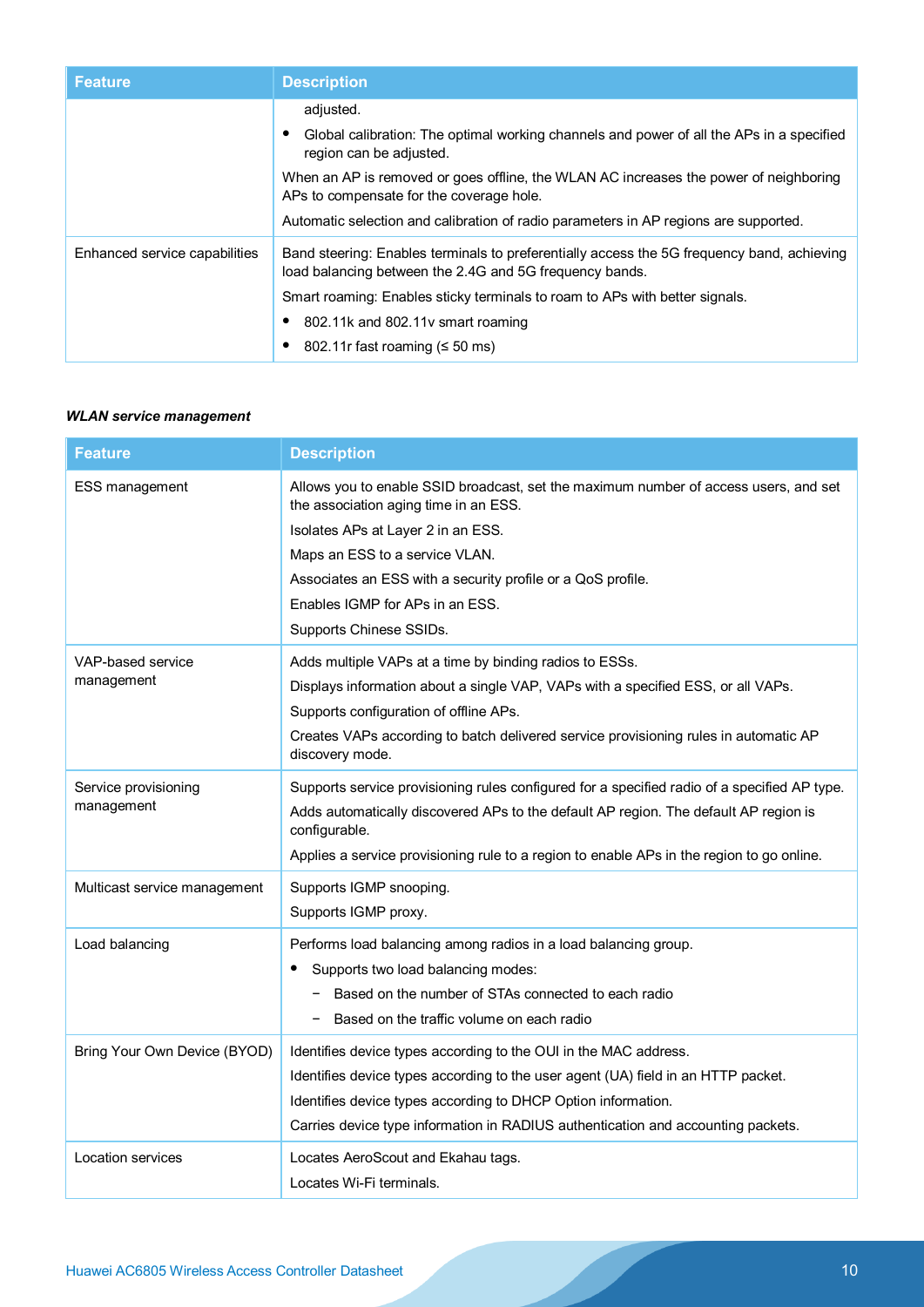| <b>Feature</b>              | <b>Description</b>                                                                                                                                                                                                                                                   |
|-----------------------------|----------------------------------------------------------------------------------------------------------------------------------------------------------------------------------------------------------------------------------------------------------------------|
|                             | Locates Bluetooth terminals.                                                                                                                                                                                                                                         |
|                             | Locates Bluetooth tags.                                                                                                                                                                                                                                              |
| Spectrum analysis           | Identifies the following interference sources: Bluetooth, microwave ovens, cordless<br>phones, ZigBee, game controller, 2.4 GHz/5 GHz wireless audio and video devices, and<br>baby monitors.<br>Works with the eSight to display spectrums of interference sources. |
|                             |                                                                                                                                                                                                                                                                      |
| Hotspot <sub>2.0</sub>      | Supports a Hotspot 2.0 network.                                                                                                                                                                                                                                      |
| Internet of Things (IoT)    | Supports IoT cards on the AP to converge the WLAN and IoT.                                                                                                                                                                                                           |
| Navi WLAN AC                | Supports remote STA access on the Navi WLAN AC.                                                                                                                                                                                                                      |
| Centralized license control | Supports a license server as the centralized AP license control point.                                                                                                                                                                                               |
|                             | Allows a license server to manage license clients.                                                                                                                                                                                                                   |
|                             | Supports license synchronization between a license server and clients.                                                                                                                                                                                               |

### *WLAN user management*

| <b>Feature</b>                          | <b>Description</b>                                                                                                                                                                                                                                                                                                                                                                                                                                                                                                             |
|-----------------------------------------|--------------------------------------------------------------------------------------------------------------------------------------------------------------------------------------------------------------------------------------------------------------------------------------------------------------------------------------------------------------------------------------------------------------------------------------------------------------------------------------------------------------------------------|
| Address allocation of wireless<br>users | Functions as a DHCP server to assign IP addresses to wireless users.                                                                                                                                                                                                                                                                                                                                                                                                                                                           |
| WLAN user management                    | Supports user blacklist and whitelist.<br>Controls the number of access users:<br>Based on APs<br>$\bullet$<br>Based on SSIDs<br>٠<br>Logs out users in any of the following ways:<br>Using RADIUS DM messages<br>٠<br>Using commands<br>٠<br>Supports various methods to view information:<br>Allows you to view the user status by specifying the user MAC address, AP ID, radio<br>٠<br>ID, or WLAN ID.<br>Displays the number of online users in an ESS, AP, or radio.<br>٠                                                |
|                                         | Collects packet statistics on air interface based on user.<br>٠                                                                                                                                                                                                                                                                                                                                                                                                                                                                |
| WLAN user roaming                       | Supports intra-AC Layer 2 roaming.<br><b>NOTE</b><br>Users can roam between APs connected to different physical ports on a WLAN AC.<br>Supports inter-VLAN Layer 3 roaming on a WLAN AC.<br>Supports roaming between WLAN ACs.<br>Supports fast key negotiation in 802.1X authentication.<br>Authenticates users who request to reassociate with the WLAN AC and rejects the<br>requests of unauthorized users.<br>Delays clearing user information after a user goes offline so that the user can rapidly go<br>online again. |
| User group management                   | Supports ACLs.<br>Supports user isolation:<br>Inter-group isolation                                                                                                                                                                                                                                                                                                                                                                                                                                                            |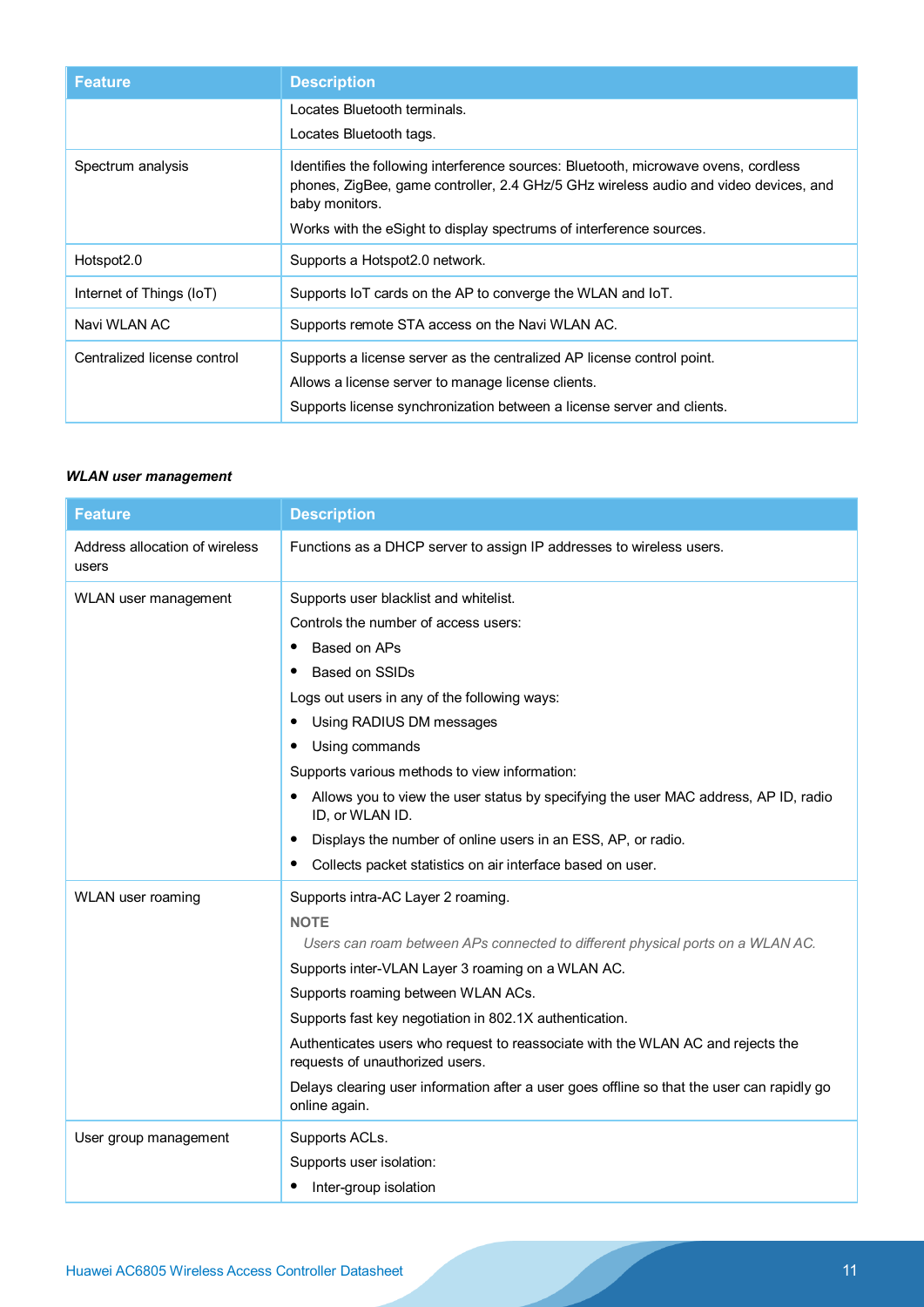| Feature | <b>Description</b>      |
|---------|-------------------------|
|         | • Intra-group isolation |

## *WLAN security*

| <b>Feature</b>                             | <b>Description</b>                                                                                                                                                                                                                                                                                                                                                                                                                                                                                                                                                                                                                                             |
|--------------------------------------------|----------------------------------------------------------------------------------------------------------------------------------------------------------------------------------------------------------------------------------------------------------------------------------------------------------------------------------------------------------------------------------------------------------------------------------------------------------------------------------------------------------------------------------------------------------------------------------------------------------------------------------------------------------------|
| <b>WLAN</b> security profile<br>management | Manages authentication and encryption modes using WLAN security profiles.                                                                                                                                                                                                                                                                                                                                                                                                                                                                                                                                                                                      |
| Authentication modes                       | Open system authentication with no encryption<br>WEP authentication/encryption<br>WPA/WPA2 authentication and encryption:<br>WPA/WPA2-PSK+TKIP<br>٠<br>WPA/WPA2-PSK+CCMP<br>WPA/WPA2-802.1X+TKIP<br>$\bullet$<br>WPA/WPA2-802.1X+CCMP<br>٠<br>WPA/WPA2-PSK+TKIP-CCMP<br>٠<br>WPA/WPA2-802.1X+TKIP-CCMP<br>$\bullet$<br>WPA/WPA2-PPSK authentication and encryption.<br>WAPI authentication and encryption:<br>Supports centralized WAPI authentication.<br>$\bullet$<br>Supports three-certificate WAPI authentication, which is compatible with traditional<br>٠<br>two-certificate authentication.<br>Issues a certificate file together with a private key. |
|                                            | Allows users to use MAC addresses as accounts for authentication by the RADIUS server.<br>Portal authentication:<br>Authentication through an external Portal server.<br>$\bullet$<br>Built-in Portal authentication and authentication page customization.<br>$\bullet$<br>802.1X authentication:<br>Authentication through an external 802.1X server.<br>$\bullet$<br>Built-in 802.1X authentication.<br>٠                                                                                                                                                                                                                                                   |
| Combined authentication                    | Combined MAC authentication:<br>PSK+MAC authentication<br>٠<br>MAC+portal authentication:<br>MAC authentication is used first. When MAC authentication fails, portal authentication<br>٠<br>is used.                                                                                                                                                                                                                                                                                                                                                                                                                                                           |
| AAA                                        | Local authentication/local accounts (MAC addresses and accounts)<br>RADIUS authentication<br>Multiple authentication servers:<br>Supports backup authentication servers.<br>٠<br>Specifies authentication servers based on the WLAN AC count.<br>$\bullet$<br>Configures authentication servers based on the WLAN AC count.<br>Binds user accounts to SSIDs.<br>٠                                                                                                                                                                                                                                                                                              |
| Security isolation                         | Port-based isolation<br>User group-based isolation                                                                                                                                                                                                                                                                                                                                                                                                                                                                                                                                                                                                             |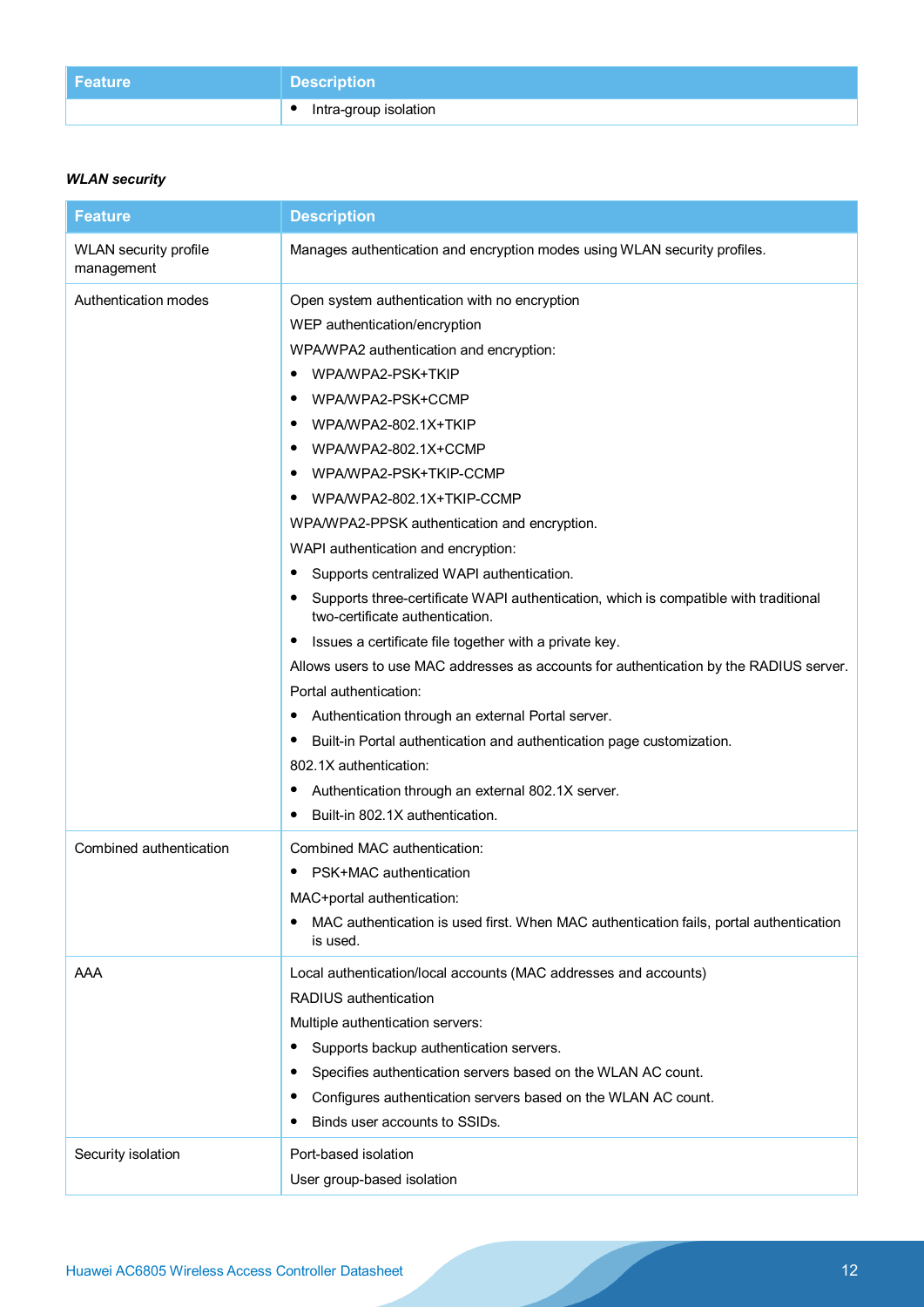| <b>Feature</b>          | <b>Description</b>                                                                                                                                                                |
|-------------------------|-----------------------------------------------------------------------------------------------------------------------------------------------------------------------------------|
| <b>WIDS</b>             | Rogue device scan, identification, defense, and countermeasures, which includes<br>٠<br>dynamic blacklist configuration and detection of rogue APs, STAs, and network<br>attacks. |
| Authority control       | ACL limit based on the following:<br>٠<br>Port<br>$\bullet$<br>User group<br>٠<br>User<br>٠                                                                                       |
| Other security features | SSID hiding<br>٠<br>IP source guard:<br>٠<br>Configures IP and MAC binding entries statically.<br>٠<br>Generates IP and MAC binding entries dynamically.<br>٠                     |

# *WLAN QoS*

| <b>Feature</b>                 | <b>Description</b>                                                                                                                                                                                                                                                              |
|--------------------------------|---------------------------------------------------------------------------------------------------------------------------------------------------------------------------------------------------------------------------------------------------------------------------------|
| WMM profile management         | Enables or disables Wi-Fi Multimedia (WMM).<br>Allows a WMM profile to be applied to radios of multiple APs.                                                                                                                                                                    |
| Traffic profile management     | Manages traffic from APs and maps packet priorities according to traffic profiles.<br>Applies a QoS policy to each ESS by binding a traffic profile to each ESS.                                                                                                                |
| <b>WLAN AC traffic control</b> | Manages QoS profiles.<br>Uses ACLs to perform traffic classification.<br>Limits incoming and outgoing traffic rates for each user based on inbound and outbound CAR<br>parameters.<br>Limits the traffic rate based on ESSs or VAPs.                                            |
| AP traffic control             | Controls traffic of multiple users and allows users to share bandwidth.<br>Limits the rate of a specified VAP.                                                                                                                                                                  |
| Packet priority configuration  | Sets the QoS priority (IP precedence or DSCP priority) for CAPWAP control channels.<br>Sets the QoS priority for CAPWAP data channels:<br>Allows you to specify the CAPWAP header priority.<br>Maps 802.1p priorities of user packets to ToS priorities of tunnel packets.<br>٠ |
| Airtime fair scheduling        | Allocates equal time to users for occupying the channel, which improves users' Internet<br>access experience.                                                                                                                                                                   |

# *Physical specifications*

| <b>Feature</b>                     | <b>Description</b>                                                                                                                                |
|------------------------------------|---------------------------------------------------------------------------------------------------------------------------------------------------|
| Dimensions $(H \times W \times D)$ | 43.6 mm x 442 mm x 440 mm                                                                                                                         |
| Interface type                     | 2 x 40G (QSFP+) + 12 x 10GE (SFP+) + 12 x GE<br>1 x ETH Management port<br>1 x Management console port (RJ45)<br>1 x USB interface<br><b>NOTE</b> |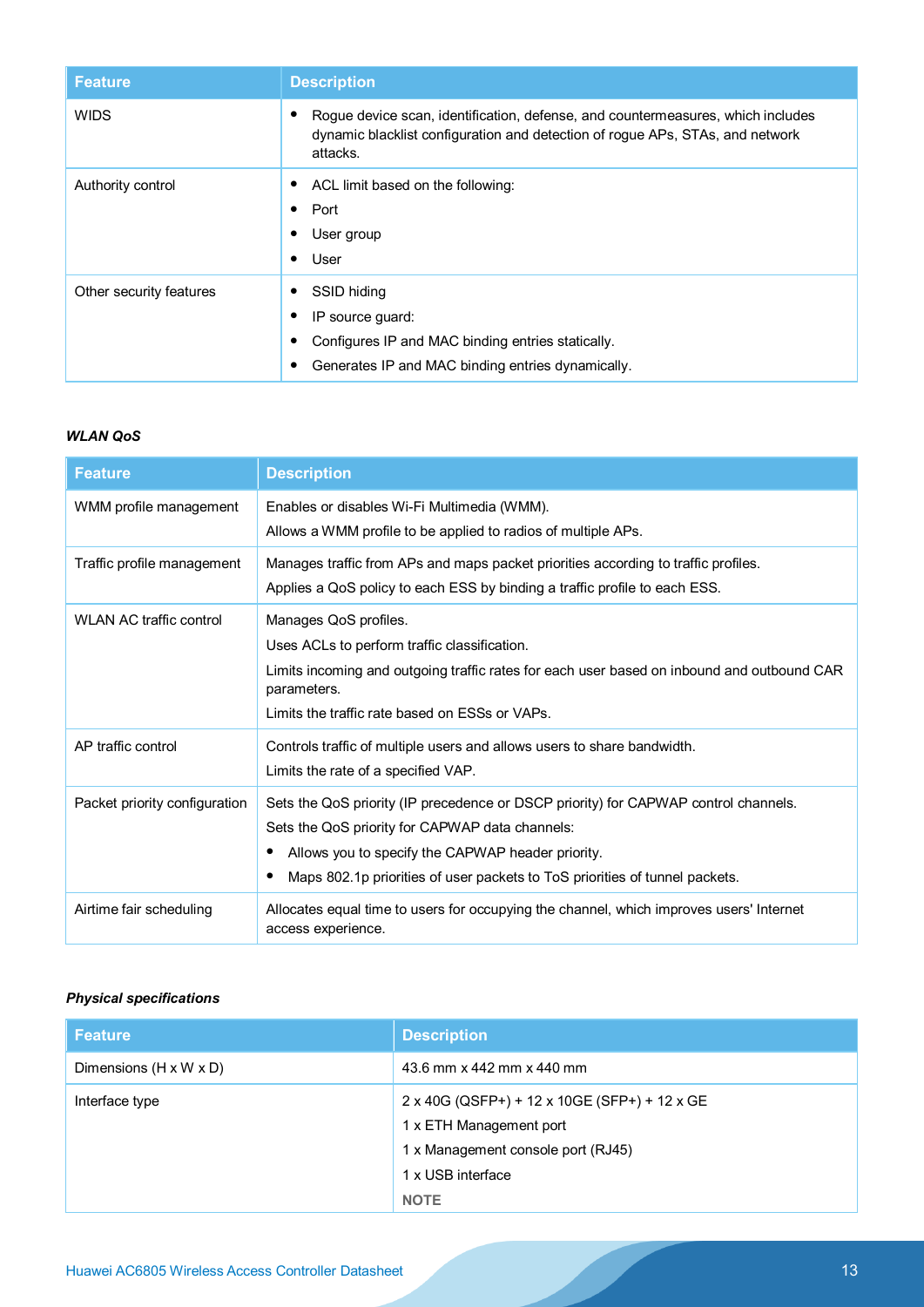| <b>Feature</b>                     | <b>Description</b>                                                                                                               |
|------------------------------------|----------------------------------------------------------------------------------------------------------------------------------|
|                                    | One 40GE port is mutually exclusive with four 10GE ports.                                                                        |
| Maximum power consumption          | 231.7 W                                                                                                                          |
| Weight                             | 5.83 kg                                                                                                                          |
| Operating temperature and altitude | $-60$ m to $+1800$ m: 0°C to 45°C<br>1800 m to 5000 m: Temperature decreases by 1°C every time the<br>altitude increases 220 m.  |
| Relative humidity                  | 5% RH to 95% RH, noncondensing                                                                                                   |
| Power module                       | AC and DC power modules, supporting hot swapping, and hot backup<br><b>NOTE</b><br>A maximum of two power modules are supported. |

# **Performance Specifications**

| <b>Feature</b>                         | <b>Description</b>                                                                                                                                                                                               |
|----------------------------------------|------------------------------------------------------------------------------------------------------------------------------------------------------------------------------------------------------------------|
| Number of managed APs                  | Central APs: 768                                                                                                                                                                                                 |
|                                        | Common APs and RUs: 6144                                                                                                                                                                                         |
|                                        | <b>NOTE</b><br>The RUs managed by the WLAN AC do not occupy the WLAN AC's<br>license resources. However, the total number of managed common APs<br>and RUs cannot exceed the upper limit allowed by the WLAN AC. |
| Number of access users                 | 65536                                                                                                                                                                                                            |
|                                        | <b>NOTE</b><br>The maximum number of access users varies depending on the<br>authentication mode.                                                                                                                |
| Number of MAC address entries          | 102400                                                                                                                                                                                                           |
| Forwarding capability                  | Direct forwarding: 120Gbps                                                                                                                                                                                       |
|                                        | Tunnel forwarding: 120Gbps                                                                                                                                                                                       |
| Number of VLANs                        | 4096                                                                                                                                                                                                             |
| Number of routing entries              | IPv4: 16384                                                                                                                                                                                                      |
|                                        | IPv6: 4096                                                                                                                                                                                                       |
| Number of ARP entries                  | 102400                                                                                                                                                                                                           |
| Number of multicast forwarding entries | 2048                                                                                                                                                                                                             |
| Number of DHCP IP address pools        | 256 IP address pools, each of which contains a maximum of 65536 IP<br>addresses                                                                                                                                  |
| Number of local accounts               | 6144                                                                                                                                                                                                             |
| Number of ACLs                         | 32768                                                                                                                                                                                                            |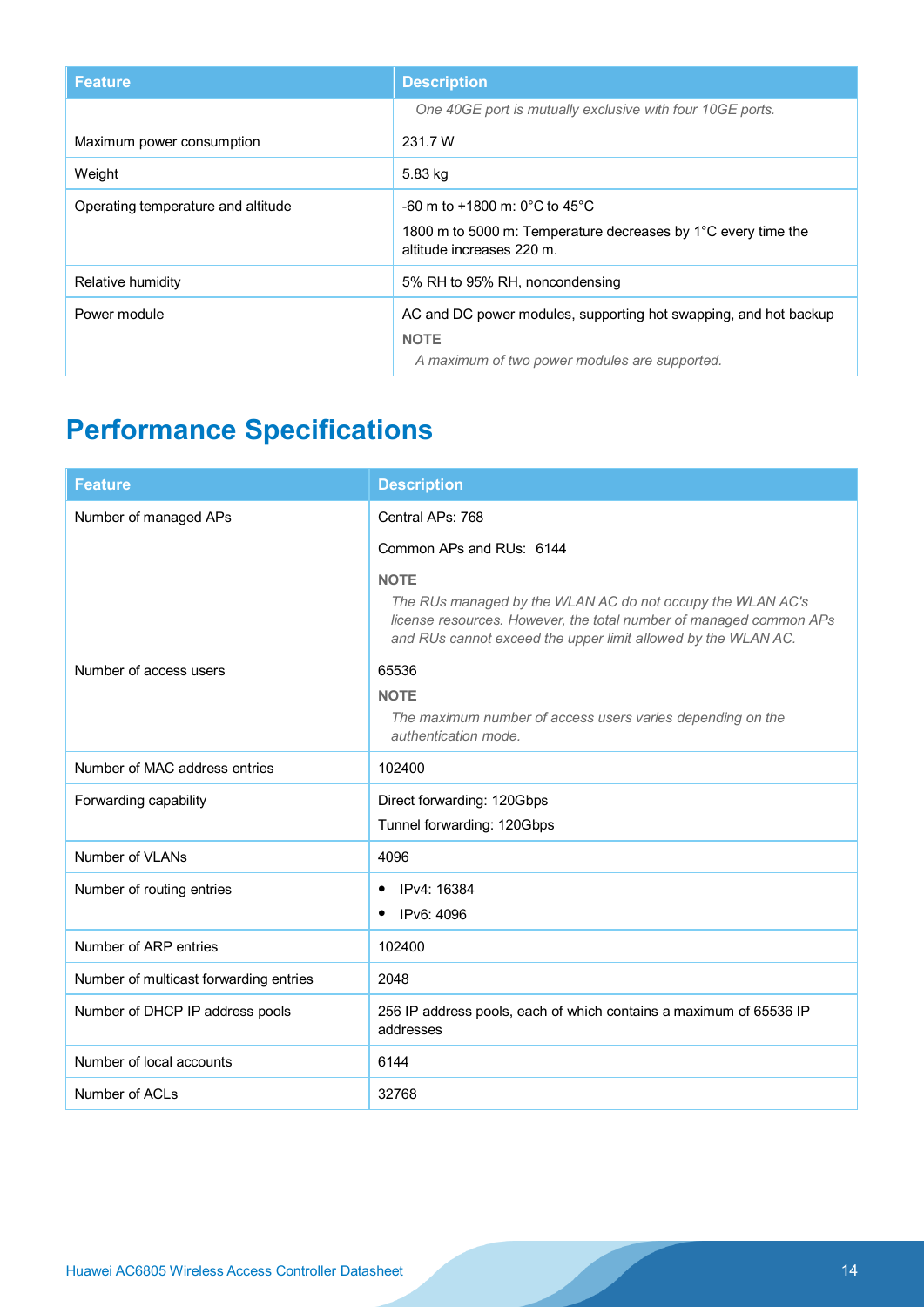# **Ordering Information**

| <b>Part Number</b> | <b>Description</b>                                                 |
|--------------------|--------------------------------------------------------------------|
| 02351YUA           | AC6805 Host(12*GE RJ45,12*SFP+,2*QSFP+,1*USB,32G Memory, No power) |
| 02312DUP           | 600W AC Power Module (Back to Front, Power panel side exhaust)     |
| 02312GCH           | 350W DC Power Module(Back to Front, Power panel side exhaust)      |
| 88034UVY           | Access Controller AP Resource License(1 AP)                        |
| 88034UWA           | Access Controller AP Resource License(8 AP)                        |
| 88034UWB           | Access Controller AP Resource License (16 AP)                      |
| 88034UWC           | Access Controller AP Resource License(32 AP)                       |
| 88034UWD           | Access Controller AP Resource License(64 AP)                       |
| 88034UWE           | Access Controller AP Resource License (128 AP)                     |
| 88034UWF           | Access Controller AP Resource License(512 AP)                      |
| 88034UWG           | Access Controller AP Resource License(1024 AP)                     |
| 88034UWJ           | Access Controller AP Resource License(4096 AP)                     |
| 88034UWK           | Access Controller AP Resource License (6144 AP)                    |

# **More Information**

For more information about Huawei WLAN products, visit [http://e.huawei.com](http://e.huawei.com/) or contact us in the following ways:

- Global service hotline:<http://e.huawei.com/en/service-hotline>
- Logging in to the Huawei Enterprise technical support web: <http://support.huawei.com/enterprise/>
- Sending an email to the customer service mailbox: support\_e@huawei. com